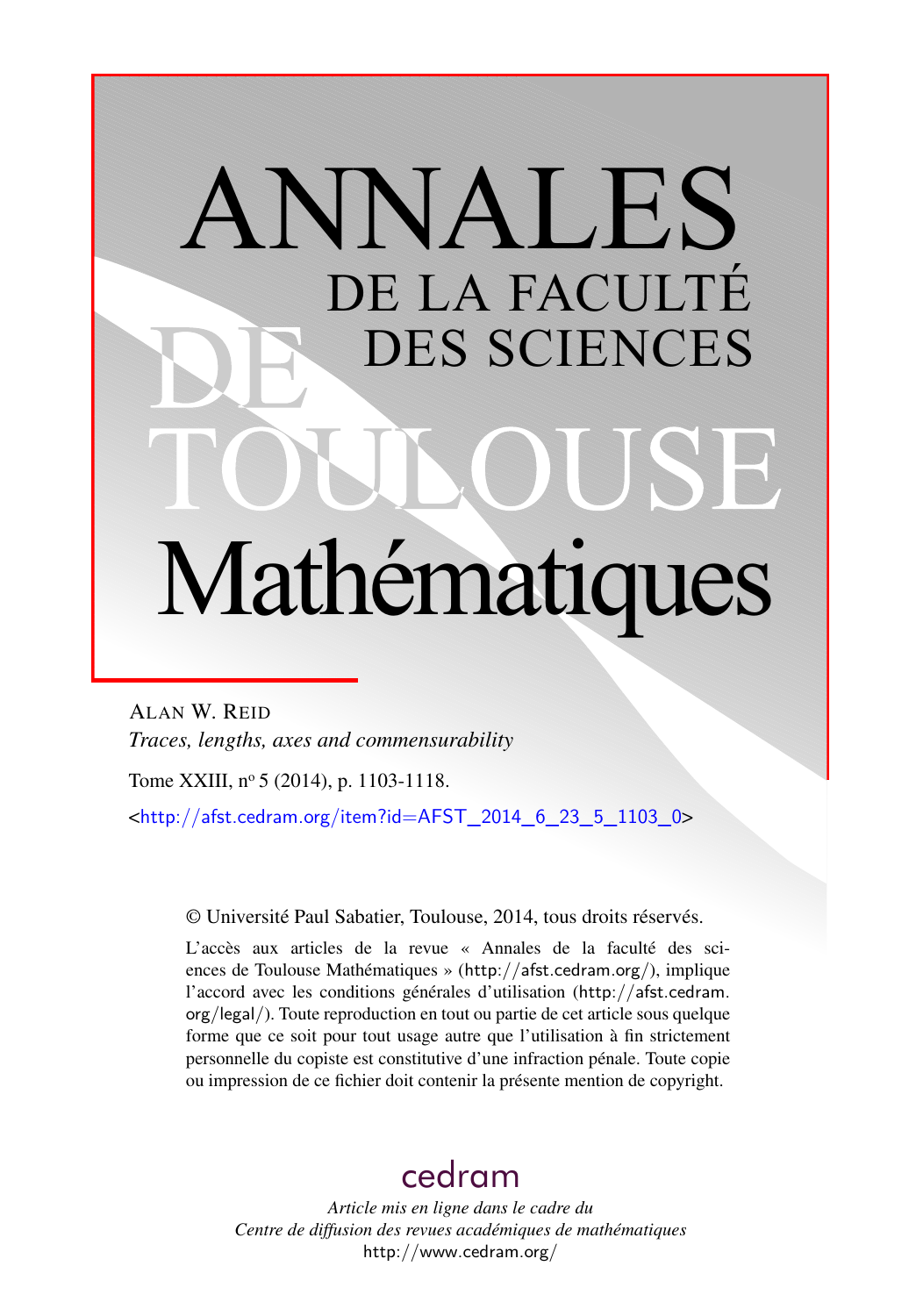ALAN W.  $R_{\text{EID}}^{(1)}$ 

ABSTRACT. —The focus of this paper are questions related to how various geometric and analytical properties of hyperbolic 3-manifolds determine the commensurability class of such manifolds. The paper is for the large part a survey of recent work.

 $R$ ÉSUMÉ. — Cet article est bâtit autour de la question suivante : comment des propriétés géométriques et analytiques de variétés hyperboliques de dimension 3 déterminent-elles leurs classes de commensurabilité. Cet article est pour la plus grande partie un aperçu de travaux récents.

# 1. Introduction

This paper is based on three lectures given by the author at the workshop, "Hyperbolic geometry and arithmetic: a crossview" held at The Université Paul Sabatier, Toulouse in November 2012. The goal of the lectures was to describe recent work on the extent to which various geometric and analytical properties of hyperbolic 3-manifolds determine the commensurability class of such manifolds. This is the theme of the paper, and is for the most part a survey.

 $Acknowledgements.$  The author would like to thank the organizers for the invitation to deliver the lectures, and for their hospitality during the workshop. I would particularly like to thank Cyril Lecuire. He also wishes to thank his various co-authors of the results discussed here. Finally the author is most grateful to Jean-Pierre Otal for his patience and persistance whilst these notes were written.

<sup>(1)</sup> supported in part by the NSF

Department of Mathematics, University of Texas, Austin, TX 78712, U.S.A. areid@math.utexas.edu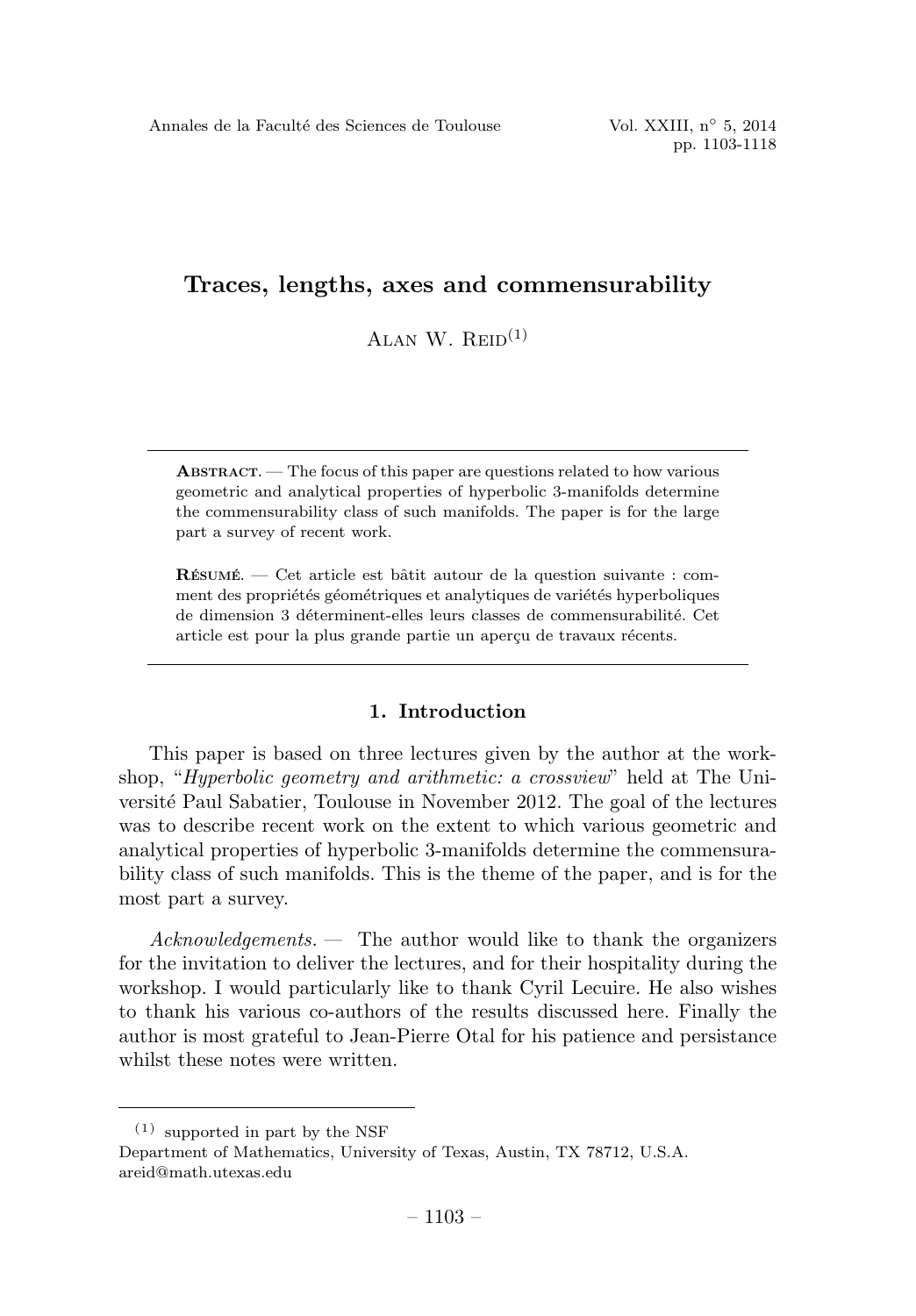# 2. The main players

Let  $M = H^n/\Gamma$  be a closed orientable hyperbolic n-manifold. The free homotopy classes of closed geodesics on  $M$  correspond to conjugacy classes of hyperbolic elements in Γ. If  $\gamma \in \Gamma$  is a hyperbolic element, then associated to  $\gamma$  is an *axis*  $A_{\gamma} \subset \mathbf{H}^n$  on which  $\gamma$  translates by an amount,  $\ell_{\gamma}$  say (the *translation length* of  $\gamma$ ) and also perhaps rotates. The projection of  $A_{\gamma}$  to M then determines a closed geodesic in M whose length is  $\ell_{\gamma}$ . In what follows, we shall denote the set of axes of all the hyperbolic elements in  $\Gamma$  by  $\mathcal{A}(\Gamma)$ .

The cases of  $n = 2, 3$  will be of most interest to us, and we briefly recall that in this case, if  $\gamma \in \text{PSL}(2, \mathbb{C})$  is a hyperbolic element of trace t, the eigenvalues of  $\gamma$  are  $\frac{(-t\pm\sqrt{t^2-4})}{2}$ . Let  $\lambda_{\gamma} = \frac{(-t+\sqrt{t^2-4})}{2}$  be the eigenvalue satisfying  $|\lambda_{\gamma}| > 1$ . Then, in the notation above, if  $\gamma$  is now an element in the fundamental group of some hyperbolic manifold, the length  $\ell_{\gamma}$  of the closed geodesic determined by the projection of  $A_{\gamma}$  is  $2 \ln |\lambda_{\gamma}|$ .

With  $M = \mathbf{H}^n/\Gamma$  as above:

The length spectrum  $\mathcal{L}(M)$  of M is the set of all lengths of closed geodesics on M counted with multiplicities.

The length set  $L(M)$  of M is the set of lengths all closed geodesics counted without multiplicities.

The rational length set  $\mathbf{Q}L(M)$  of M is the set of all rational multiples of lengths of closed geodesics of M.

Recall that if  $M_i = \mathbf{H}^n/\Gamma_i$   $(j = 1, 2)$  are closed orientable hyperbolic n-manifolds, then they are called *commensurable* if  $M_1$  and  $M_2$  have a common finite sheeted cover. Equivalently,  $\Gamma_1$  and some conjugate of  $\Gamma_2$  (in  $\text{Isom}(\mathbf{H}^n)$  have a common subgroup of finite index. We will henceforth use this as the definiton of commensurability of subgroups. In addition, it will sometimes be convenient to refer to subgroups being *directly commenusrable*, and in this case no conjugations are allowed. Given this, the following are elementary observations.

If  $M_1$  and  $M_2$  are commensurable, then:

(i)  $\mathbf{Q}L(M_1) = \mathbf{Q}L(M_2)$ 

(ii)  $\mathcal{A}(\Gamma_1) = \mathcal{A}(\Gamma_2)$ ; to be clear, by this we mean that after a choice of conjugates of  $\Gamma_1$  and  $\Gamma_2$ , the set of axes are the same.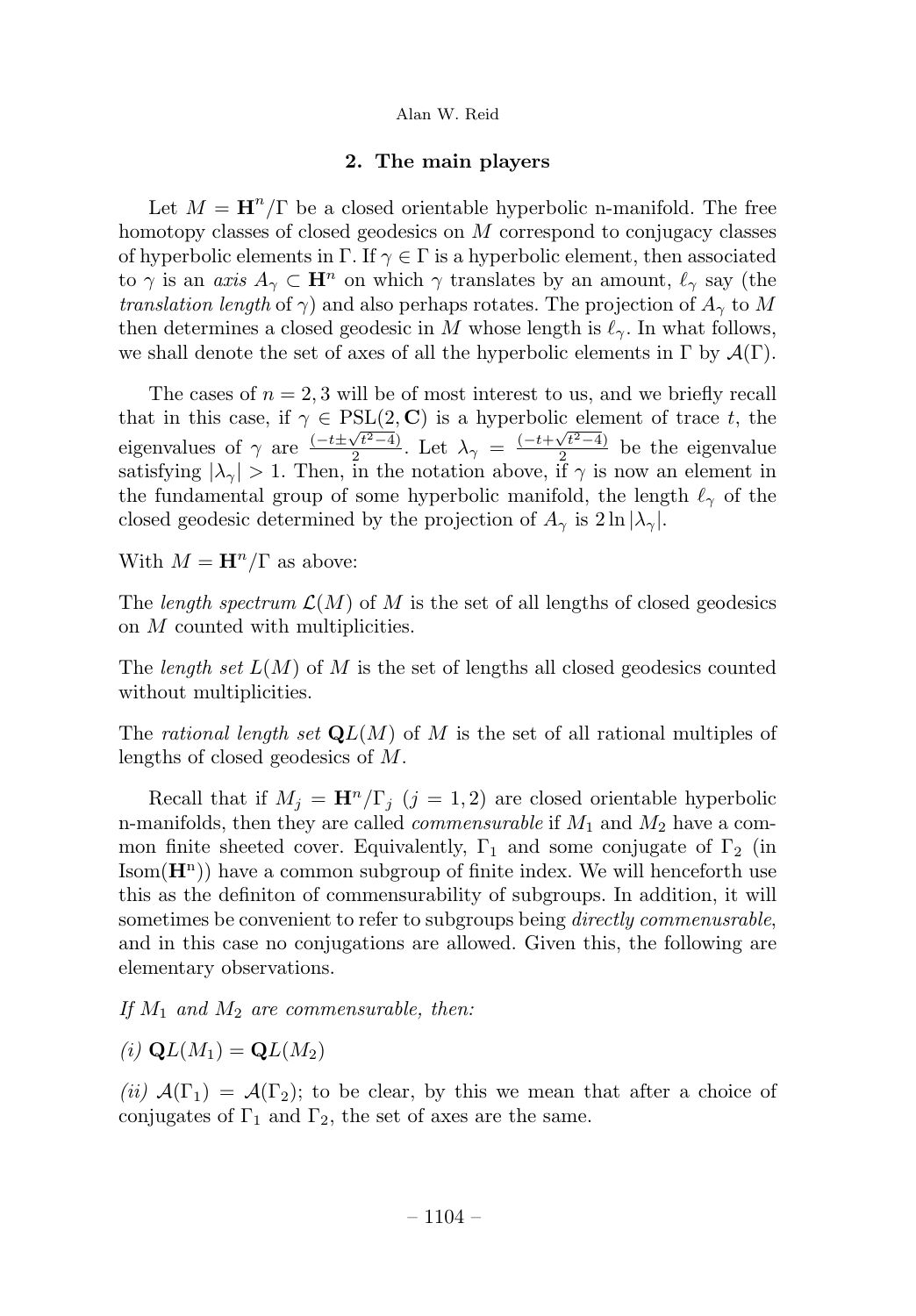Motivated by these observations, in this article we will focus on the following questions.

QUESTION 2.1. – If  $\mathcal{L}(M_1) = \mathcal{L}(M_2)$ , are  $M_1$  and  $M_2$  commensurable?

QUESTION 2.2. — If  $L(M_1) = L(M_2)$ , are  $M_1$  and  $M_2$  commensurable?

QUESTION 2.3. – If  $\mathbf{Q}L(M_1) = \mathbf{Q}L(M_2)$ , are  $M_1$  and  $M_2$  commensurable?

QUESTION 2.4. — If  $\mathcal{A}(\Gamma_1) = \mathcal{A}(\Gamma_2)$ , are  $\Gamma_1$  and  $\Gamma_2$  commensurable?

Note that a positive answer to Question 2.2 provides positive answers to Questions 2.1 and 2.3.

In what follows we use the following terminology. In the case when  $L(M_1) = L(M_2)$ , we say that  $M_1$  and  $M_2$  are length equivalent, and when  $\mathcal{L}(M_1) = \mathcal{L}(M_2)$  we say that  $M_1$  and  $M_2$  are iso-length spectral.

Since it is known (see [6] pp. 415–417) that for closed hyperbolic manifolds, the spectrum of the Laplace-Beltrami operator acting on  $L^2(M)$ , counting multiplicities, determines  $L(M)$ , a positive answer to Question 2.2 implies a positive answer to the next question. Recall that closed hyperbolic manifolds are called *isospectral* if they have the same spectrum of the Laplace-Beltrami operator counted with multiplcities.

QUESTION 2.5.  $-$  If  $M_1$  and  $M_2$  are isospectral, are they commensurable?

We note that at present, the known methods of producing isospectral closed hyperbolic n-manifolds produce commensurable ones. One such method will be discussed further below (see also [22] and [24]).

Addressing these questions for general closed hyperbolic manifolds seems very hard at present, but arithmetic manifolds provide a large and interesting class where considerable progress on these questions can be made.

# 3. Some Number Theoretic Notation

By a number field  $k$  we mean a finite extension of  $Q$ , the ring of integers of k will be denoted  $R_k$  and the Galois Closure of k over **Q** denoted by  $k^{\text{cl}}$ .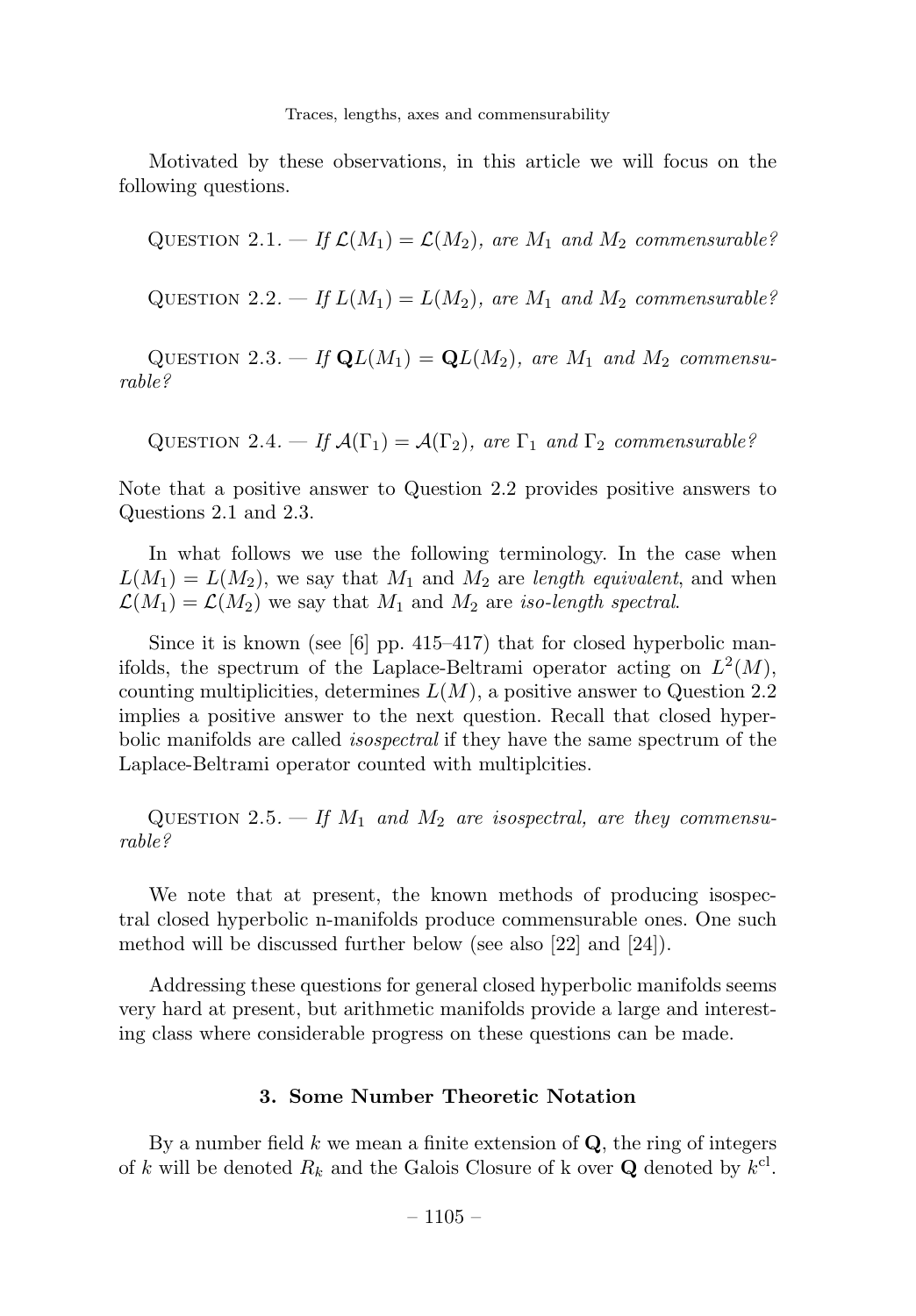# 3.1.

A place  $\nu$  of k will be one of the canonical absolute values of k. The finite places of k correspond bijectively to the prime ideals of  $R_k$ . An infinite place of k is either real, corresponding to an embedding of k into  $\bf{R}$ , or complex, corresponding to a pair of distinct complex conjugate embeddings of  $k$  into C. We denote by  $k_{\nu}$  the completion of of k at a place  $\nu$ . When  $\nu$  is an infinite place,  $k_{\nu}$  is isomorphic to **R** or **C** depending on whether  $\nu$  is real or complex.

If q is a prime power we denote by  $\mathbf{F}_q$  the finite field of cardinality q.

# 3.2.

Let  $k$  be a field of characteristic different from 2. The standard notation for a quaternion algebra over k is the following. Let  $a$  and  $b$  be nonzero elements of k, then  $\left(\frac{a,b}{k}\right)$  (known as the Hilbert Symbol) denotes the quaternion algebra over k with basis  $\{1, i, j, ij\}$  subject to  $i^2 = a, j^2 = b$ and  $ij = -ji$ .

Let k be a number field, and  $\nu$  a place of k. If B is a quaternion algebra defined over k, the classification of quaternion algebras  $B_{\nu} = B \otimes_k k_{\nu}$  over the local fields  $k_{\nu}$  is quite simple. If  $\nu$  is complex then  $B_{\nu}$  is isomorphic to  $M(2, k_{\nu})$  over  $k_{\nu}$ . Otherwise there is, up to isomorphism over  $k_{\nu}$ , a unique quaternion division algebra over  $k_{\nu}$ , and  $B_{\nu}$  is isomorphic over  $k_{\nu}$  to either this division algebra or to  $M(2, k_{\nu}).$ 

Let  $B$  be a quaternion algebra over the number field  $k$ .  $B$  is *ramified* at a place  $\nu$  of k if  $B_{\nu}$  is a division algebra. Otherwise we say B is unramified at  $\nu$ . We shall denote the set of places (resp. finite places) at which  $B$  is ramified by Ram B (resp.  $\text{Ram}_{f}$  B). The *discriminant* of B is the  $R_k$ -ideal  $\prod_{\nu\in\text{Ram}_f} B$   $\mathcal{P}_\nu$  where  $\mathcal{P}_\nu$  is the prime ideal associated to the place  $\nu$ .

We summarize for convenience the classification theorem for quaternion algebras over number fields (see [12] Chapter 7).

THEOREM  $3.1.$  —

- The set Ram  $\mathbf{B}$  is finite, of even cardinality and contains no complex places.
- Conversely, suppose S is a finite set of places of k which has even cardinality and which contains no complex places. Then there is a quaternion algebra B over k with Ram  $B = S$ , and this B is unique up to isomorphism over k.
- B is a division algebra of quaternions if and only if Ram  $B \neq \emptyset$ .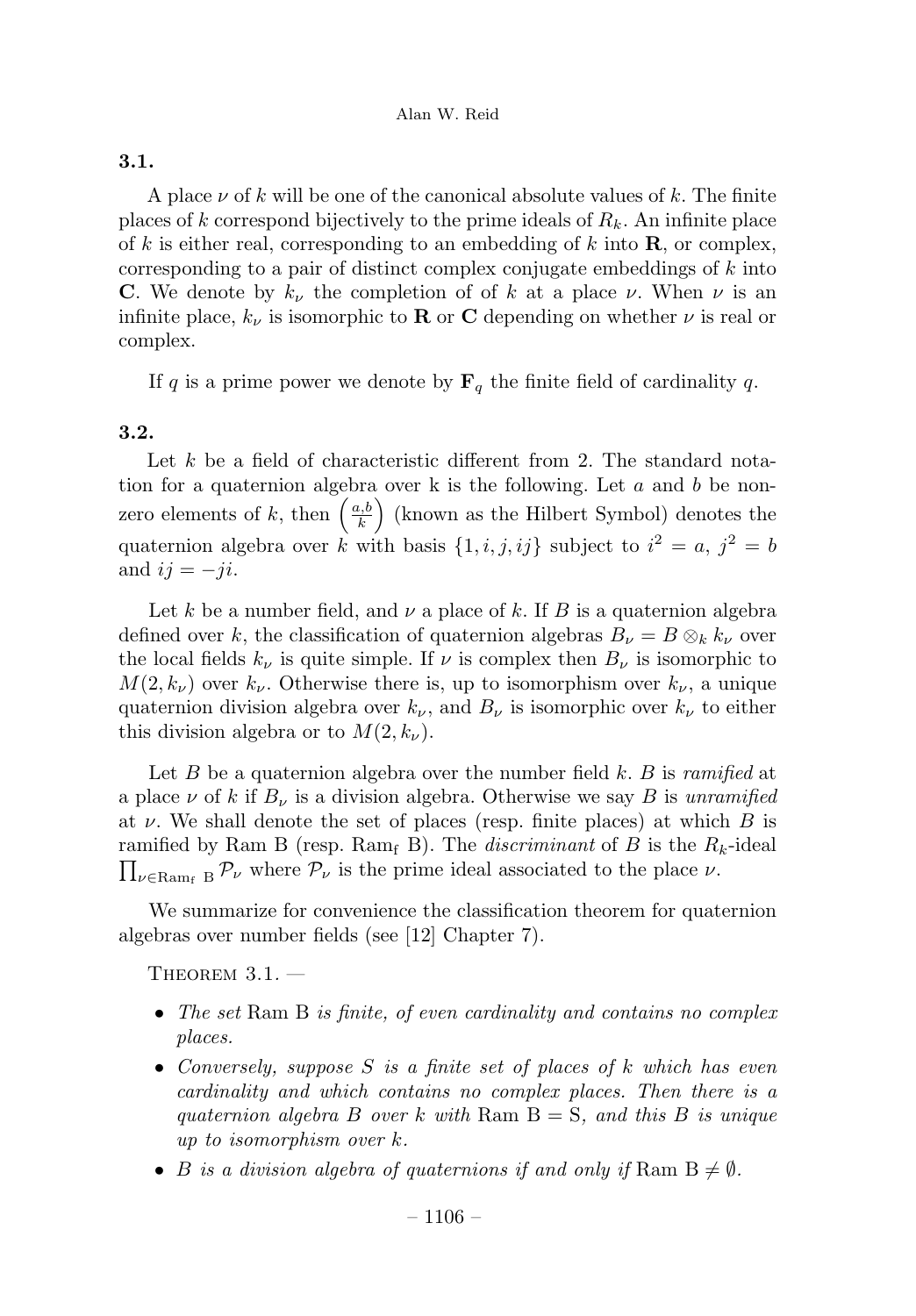#### 4. On Question 2.2

It is well-known that geometric and topological constraints are forced on closed hyperbolic manifolds that are isospectral; for example the manifolds have the same volume [16]. On the other hand, for length equivalent manifolds the situation is very different. The following is proved in [9].

THEOREM 4.1.  $-$  Let M be a closed hyperbolic n-manifold. Then there exist infinitely many pairs of finite covers  $\{M_j, N_j\}$  of M such that  $L(M_j)$  =  $L(N_i)$  and for which vol $(M_j)/vol(N_j) \rightarrow \infty$ .

We will discuss ideas in the proof of this result. To that end, it is helpful to recall the construction of Sunada [22] that motivates the construction of [9].

## 4.1.

Let G be a finite group and  $H_1$  and  $H_2$  subgroups of G. We say that  $H_1$ and  $H_2$  are *almost conjugate* if they are not conjugate in  $G$  but for every conjugacy class  $C \subset G$  we have:

$$
|C \cap H_1| = |C \cap H_2|.
$$

For a pair of subgroups  $H_1$  and  $H_2$  as above, we say that  $(H_1, H_2)$  are an almost conjugate pair. Many examples of such finite groups exist (see [2], [7] and [22]). The following is a special case of Sunada's method [22] (see also [2], and [3]).

THEOREM 4.2.  $-$  Let M be a closed hyperbolic n-manifold, G a finite group, and  $(H_1, H_2)$  an almost conjugate pair in G. If  $\pi_1(M)$  admits a homomorphism onto G, then the finite covers  $M_1$  and  $M_2$  associated to the pullback subgroups of  $H_1$  and  $H_2$  are isospectral and iso-length spectral.

The isospectral and iso-length spectral manifolds produced by Theorem 4.2 can sometimes be isometric. With more work, one can arrange that they are not, and moreover one can construct non-isometric examples in all dimensions (see [13] for example).

However, for length equivalence far less is required, and indeed in this case the non-isometric condition is much easier to arrange.

Subgroups H and K of G are said to be *elementwise conjugate* if for any conjugacy class  $C \subset G$  the following condition holds:

$$
H \cap C \neq \emptyset \quad \text{if and only if} \quad K \cap C \neq \emptyset.
$$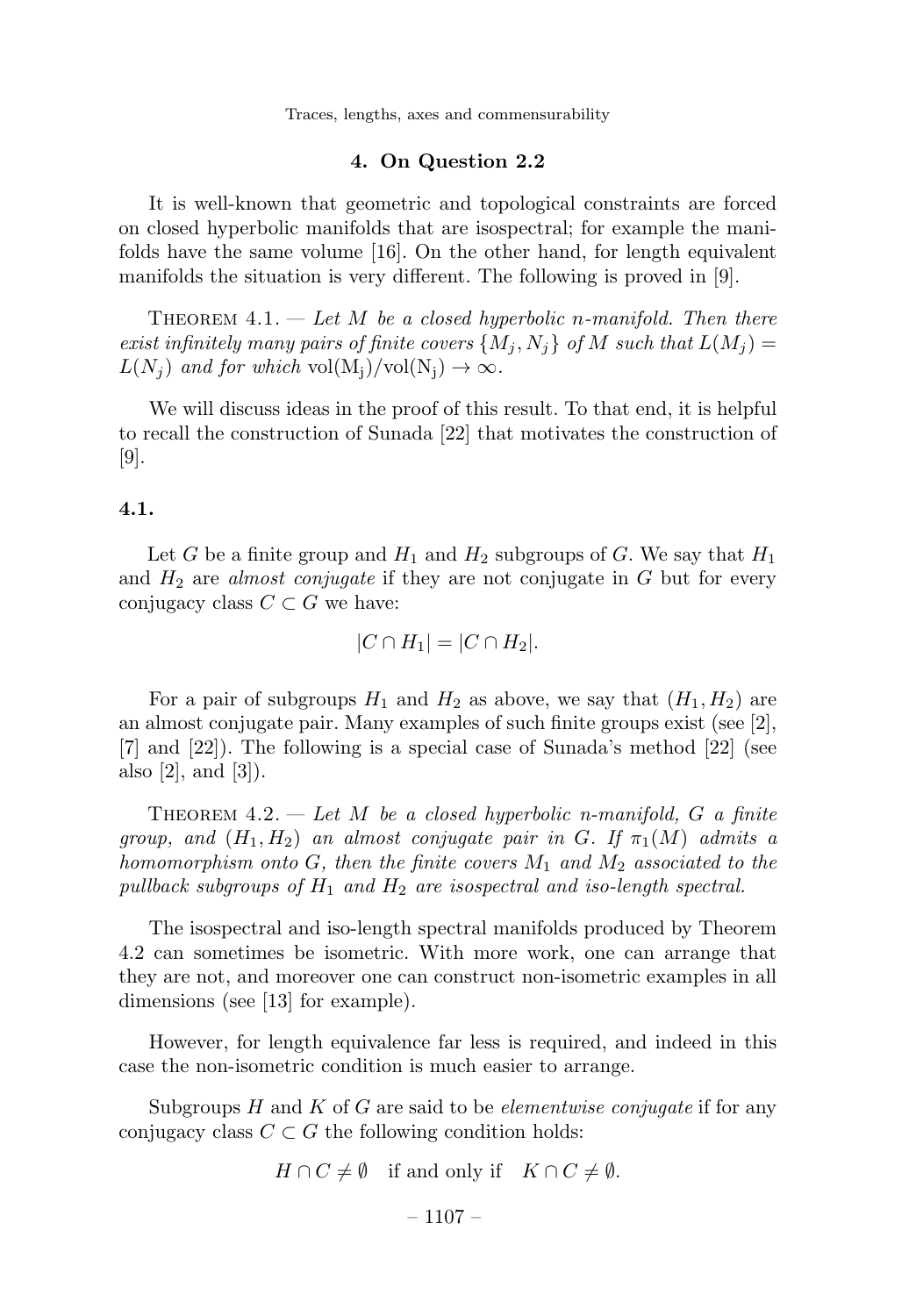With this definition, we have the following from  $[9]$  (see Theorem 2.3):

PROPOSITION 4.3. — Let M be a closed hyperbolic n-manifold, G a group, and H and K elementwise conjugate subgroups of G. Then If  $\pi_1(M)$  admits a homomorphism onto G, then the covers  $M_H$  and  $M_K$  associated to the pullback subgroups of H and K are length equivalent.

*Proof.*  $\qquad$  To prove the proposition, it suffices to show that a closed geodesic  $\gamma$  on M has a lift to a closed geodesic on  $M_H$  if and only if it has a lift to a closed geodesic on  $M_K$ . Let  $\rho$  denote the homomorphism  $\pi_1(M) \to G$ . By standard covering space theory,  $\gamma$  has a closed lift to  $M_H$ if and only if  $\rho([\gamma]) \in G$  is conjugate into H. By assumption this is true for H if and only if it is true for K, and the proposition is proved  $\square$ H if and only if it is true for  $K$ , and the proposition is proved

 $Example.$  An easy example of a group with elementwise conjugate subgroups is the following.

Let G be the alternating group  $A_4$ , and set  $a = (12)(34)$  and  $b =$  $(14)(23)$ . Then the subgroups  $H = \{1, a\}$  and the Klein 4–group  $K =$  $\{1, a, b, ab\}$  are elementwise conjugate.

To see this, first note that since  $H < K$ , it only remains to check that if some conjugacy class C satisfies  $C \cap K \neq \emptyset$  then  $C \cap H \neq \emptyset$ . However, this is clear, since all products of disjoint transpositions are conjugate in  $A_4$ .

# 4.2.

To prove Theorem 4.1 it suffices to exhibit groups  $G$  that contain elementwise conjugate subgroups and can be surjected by the fundamental groups of closed hyperbolic manifolds. Many such fundamental groups do surject  $A_4$ , but to prove Theorem 4.1 we need other examples. Since the general case is somewhat involved, we will only prove Theorem 4.1 in the case when  $M = \mathbf{H}^n/\Gamma$  and  $\Gamma$  is *large* (i.e.  $\Gamma$  contains a finite index subgroup that surjects a non-abelian free group).

In particular this holds for hyperbolic surfaces, for all closed hyperbolic 3-manifolds (by recent work of Agol [1]), and all arithmetic hyperbolic manifolds in even dimension (and roughly "half" in odd dimensions) by [14].

THEOREM 4.4. — Let  $M = H^n/\Gamma$  be a closed hyperbolic n-manifold and assume that  $\Gamma$  is large. Then for every integer  $n \geqslant 2$  and every odd prime p, there exists a finite tower of covers of M

$$
M_0 \to M_1 \to \cdots \to M_{n-1} \to M_n \to M,
$$

with each  $M_i \to M_{i+1}$  of degree p, such that  $L(M_j) = L(M_k)$  for  $0 \leq$  $j, k \leqslant n - 1.$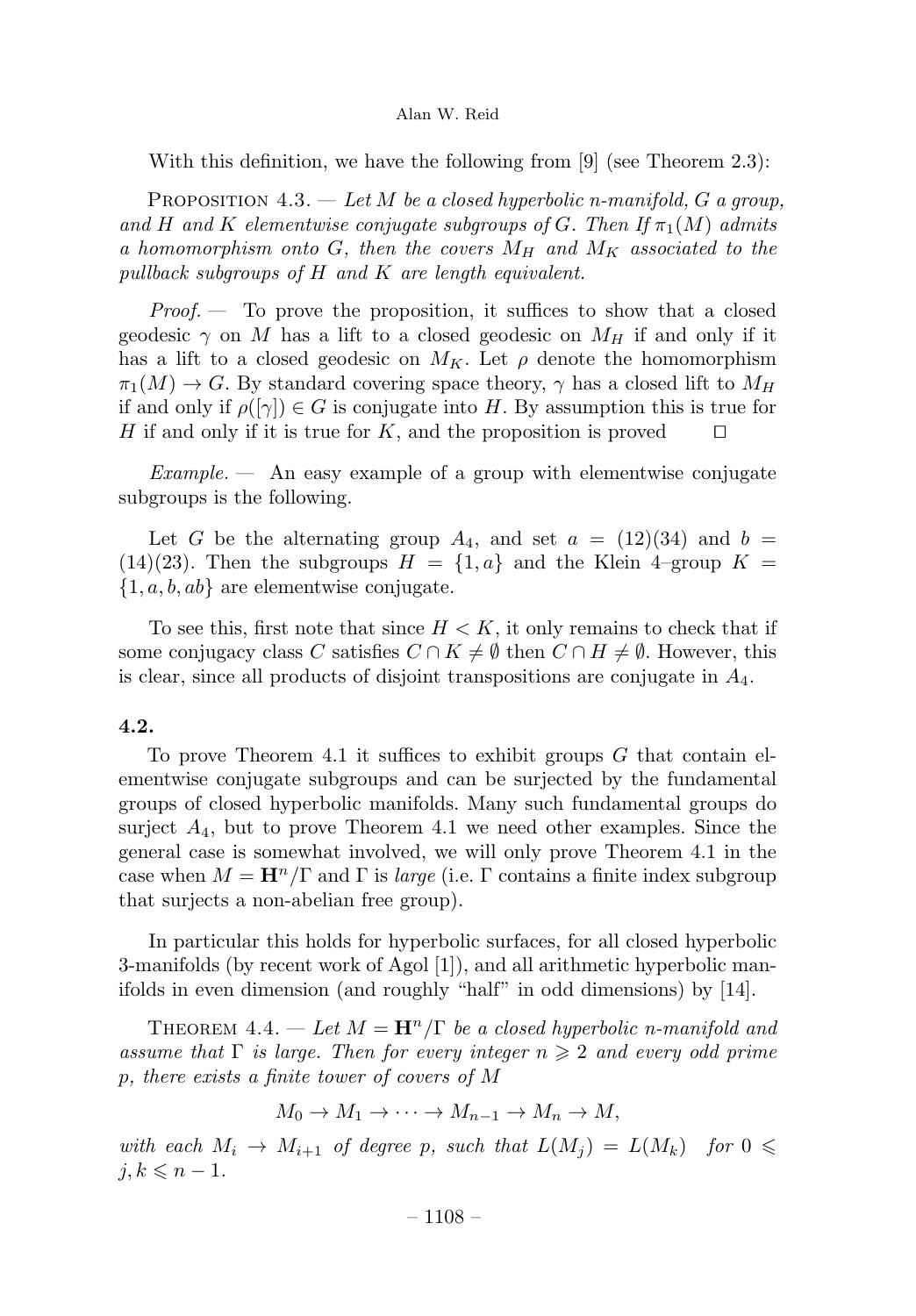Proof. — The finite groups in question will be constructed as follows. Recall that the *n*-dimensional special  $\mathbf{F}_p$ -affine group is the semidirect product  $\mathbf{F}_p^n \rtimes \mathrm{SL}(n, \mathbf{F}_p)$  defined by the standard action of  $\mathrm{SL}(n, \mathbf{F}_p)$  on  $\mathbf{F}_p^n$ . For concreteness, the multiplication in the group is given by:

$$
(v, S)
$$
. $(w, T) = (v + Sw, ST)$  and  $(v, S)^{-1} = (-S^{-1}v, S^{-1})$ .

We call any  $\mathbf{F}_p$ -vector subspace V of  $\mathbf{F}_p^n$  a translational subgroup of  $\mathbf{F}_p^n \rtimes \mathrm{SL}(\mathbf{n}, \mathbf{F}_p).$ 

Since  $\Gamma$  is large there is a finite index subgroup  $\Delta$  that surjects the group  $G = \mathbf{F}_p^n \rtimes SL(n, \mathbf{F}_p)$ . Thus it remains to show that we can find appropriate elementwise conjugate subgroups. To that end let  $V$  and  $W$  be translational subgroups of  $G$ . We claim that if  $V$  and  $W$  are both non-trivial then they are elementwise conjugate in G. To see this, let  $g \in G$ , C the G-conjugacy class of g, let  $V \neq 0$  be a translational subgroup and assume that  $C \cap V \neq \emptyset$ . By hypothesis there exists  $h \in G$  such that  $hgh^{-1} \in V$ .

Setting 
$$
g = (v_g, \overline{g})
$$
 and  $h = (v_h, \overline{h})$ , we have:  

$$
hgh^{-1} = (v_h, \overline{h})(v_g, \overline{g})(v_h, \overline{h})^{-1}
$$

and a computation shows that the condition  $hgh^{-1} \in V$  forces g to have the form  $g = (v_g, 1)$ . Since  $SL(n, \mathbf{F}_p)$  acts transitively on non-trivial elements of  $\mathbf{F}_p^n$  for any  $w \in W$  (non-zero) there exists  $T \in SL(n, \mathbf{F}_p)$  so that  $Tv = w$ . Then

$$
(0,T)(v_g,1)(0,T)^{-1} = (Tv_g,1) = (w,1) \in W.
$$

Thus we have shown that some conjugate of g lies in W as required.  $\Box$ 

To prove Theorem4.1 in the general case, other families of groups having elementwise conjugate subgroups are needed and we refer the reader to [9] for details.

#### 5. On Questions 2.1and 2.3

Considerable progress has been made on Questions 2.1 and 2.3 in the setting of arithmetic manifolds (not just hyperbolic ones). In this section we will focus on arithmetic hyperbolic manifolds in dimensions 2 and 3, discussing ideas in the proofs of the following results proved in [19] and [4] respectively. In particular this gives affirmative answers to Questions 2.1, 2.2, 2.3 and 2.5 when  $M_1$  and  $M_2$  are both arithmetic. Indeed, Theorem 5.1 is a mild extension of the result in [19], and was discussed in [20].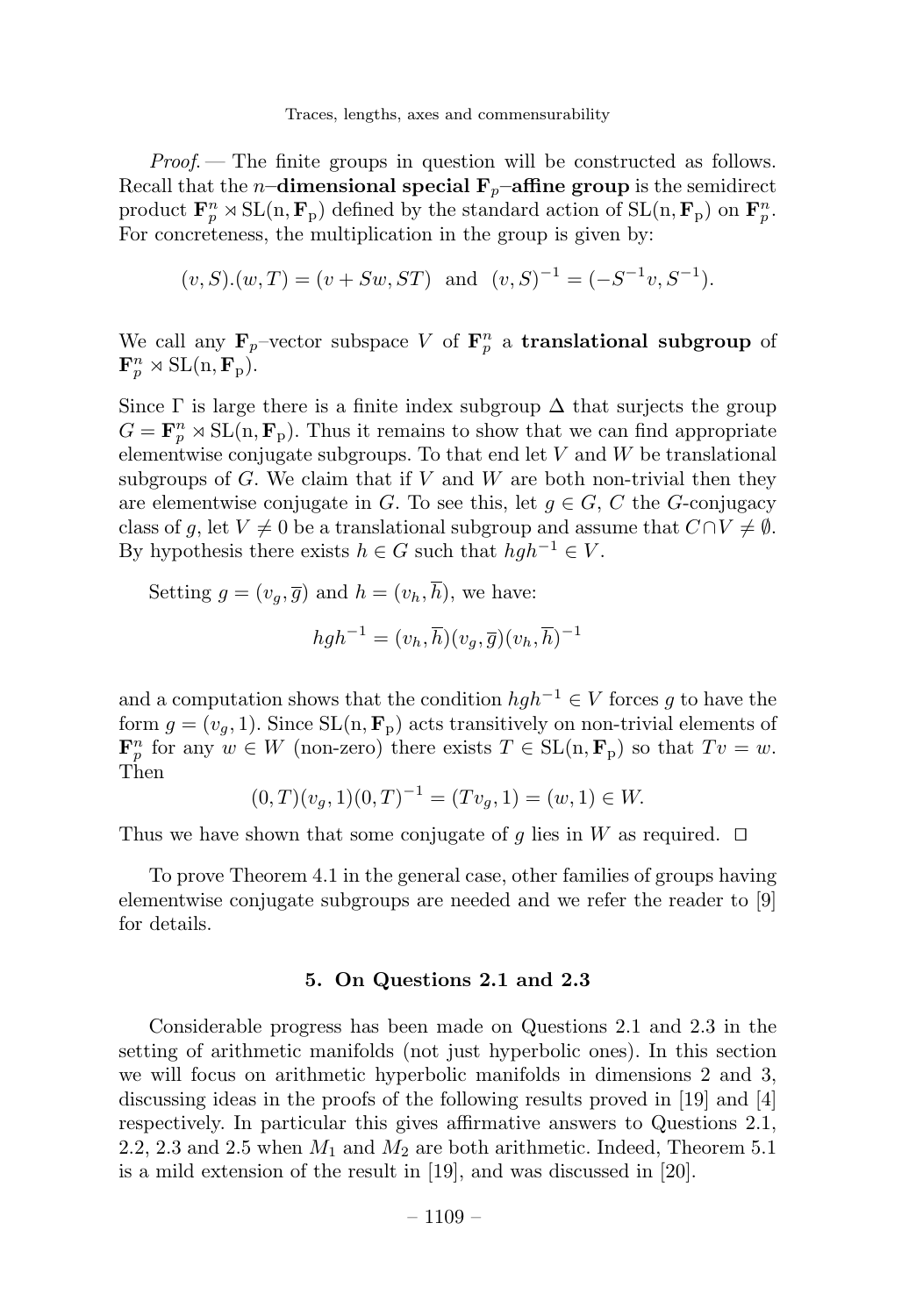THEOREM 5.1. — Let  $M_1 = \mathbf{H}^2/\Gamma_1$  be an orientable arithmetic hyperbolic 2-manifold and assume that  $M_2 = H^2/\Gamma_2$  is a closed orientable hyperbolic 2-manifold with  $L(\Gamma_1) = L(\Gamma_2)$ . Then  $\Gamma_2$  is arithmetic, and  $\Gamma_1$  and  $\Gamma_2$ are commensurable.

THEOREM 5.2.  $\equiv$  If M is an arithmetic hyperbolic 3-manifold, then the rational length spectrum and the commensurability class of M determine one another.

In dimensions  $\geq 4$ , work of Prasad and Rapinchuk [18] shows that Theorem 5.2 also holds for all even dimensional arithmetic hyperbolic manifolds. However, in odd dimensions the situation is different. For example, they show that for every  $n = 1 \pmod{4}$  there exist arithmetic hyperbolic nmanifolds for which Question 2.3 has a negative answer.

The motivation for these theorems came from Question 2.5. For closed hyperbolic manifolds, the only known constructions for producing isospectral manifolds are that of Sunada described in §4.1, and constructions building on one due to Vigneras [24]. In particular, all known constructions produce commensurable hyperbolic manifolds. In contrast to Theorems 5.1 and 5.2, there are constructions of lattices in  $SL(d, \mathbf{R})$  and  $SL(d, \mathbf{C})$  (for  $d \geq 3$ ) that are isospectral but not commensurable (see [11]).

To discuss the proofs of 5.1 and 5.2 it will be convenient to recall some material on arithmetic Fuchsian and Kleinian groups (we refer the reader to [12] for further details).

#### 5.1.

Let k be a totally real number field, and let B be a quaternion algebra defined over k which is ramified at all infinite places except one. Let  $\rho: B \to M(2,\mathbf{R})$  be an embedding,  $\mathcal O$  be an order of B, and  $\mathcal O^1$  the elements of norm one in  $\mathcal{O}$ . Then  $P_{\rho}(\mathcal{O}^1)$  < PSL(2, **R**) is a finite co-area Fuchsian group, which is co-compact if and only if  $B$  is not isomorphic to  $M(2, \mathbf{Q})$ . A Fuchsian group  $\Gamma$  is defined to be arithmetic if and only if  $\Gamma$  is commensurable with some such  $P_{\rho}(\mathcal{O}^1)$ .

Notation.  $\cdots$  Let  $B/k$  be as above and  $\mathcal O$  be an order of B. We will denote the group  $P\rho(\mathcal{O}^1)$  by  $\Gamma^1_{\mathcal{O}}$ .

Arithmetic Kleinian groups are obtained in a similar way. In this case we let k be a number field having exactly one complex place, and  $B$  a quaternion algebra over k which is ramified at all real places of k. As above, if  $O$  is an order of B and  $\rho: \mathcal{O}^1 \hookrightarrow SL(2, \mathbb{C})$ , then  $\Gamma^1_{\mathcal{O}}$  is a Kleinian group of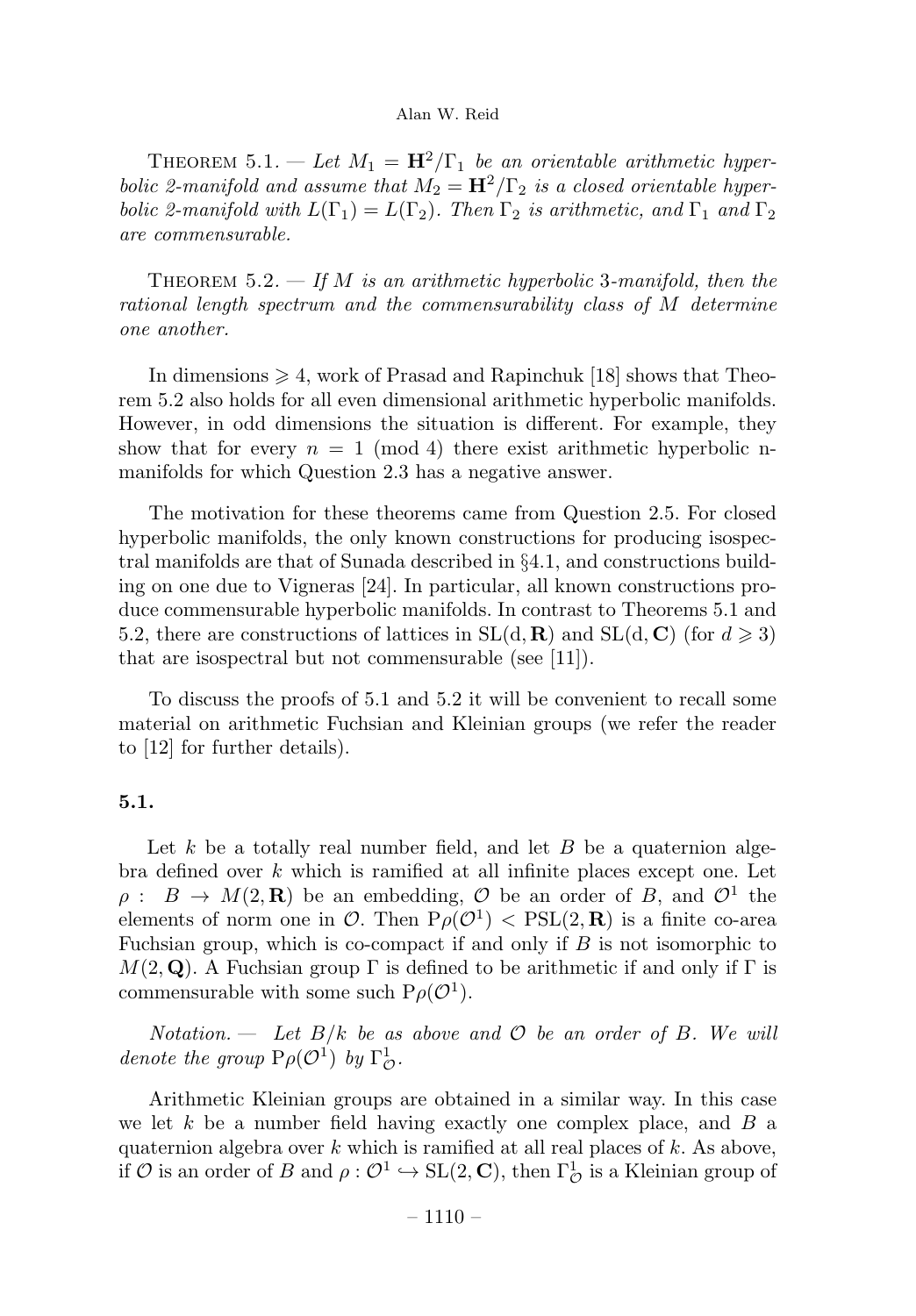finite co-volume. An *arithmetic Kleinian group*  $\Gamma$  is a subgroup of  $PSL(2, \mathbb{C})$ commensurable with a group of the type  $\Gamma^1_{\mathcal{O}}$ . An arithmetic Kleinian group is cocompact if and only if the quaternion algebra  $B$  as above is a division algebra.

In both the Fuchsian and Kleinian cases, the isomorphism class of the quaternion algebra  $B/k$  determines a wide commensurability class of groups in  $PSL(2, \mathbf{R})$  and  $PSL(2, \mathbf{C})$  respectively (see [12] Chapter 8). By Theorem 3.1 the isomorphism classes of such quaternion algebras will be completely determined by the finite set of places of k at which B is ramified.

A hyperbolic orbifold  $\mathbf{H}^2/\Gamma$  or  $\mathbf{H}^3/\Gamma$  will be called arithmetic if  $\Gamma$  is an arithmetic Fuchsian or Kleinian group.

Recall that if  $\Gamma$  is a Fuchsian or Kleinian group, the *invariant trace-field* of Γ is the field

$$
k\Gamma = \mathbf{Q}(\{\mathrm{tr}^2\gamma : \gamma \in \Gamma\})
$$

and the invariant quaternion algebra

$$
A\Gamma = \{ \Sigma a_j \gamma_j : a_j \in k\Gamma, \gamma_j \in \Gamma^{(2)} \}.
$$

As discussed in [12] these are invariants of commensurability. When Γ is arithmetic, the field k and algebra B coincide with  $k\Gamma$  and  $A\Gamma$  and are therefore complete commensurability invariants.

We shall call a group  $G$  derived from a quaternion algebra if  $G$  is a subgroup of some  $\Gamma^1_{\mathcal{O}}$ , regardless of whether G has finite index in  $\Gamma^1_{\mathcal{O}}$ .

We remark that independent of arithmeticity, the invariant quaternion algebra of a non-elementary Fuchsian or Kleinian group can be computed efficiently from a pair of non-commuting hyperbolic elements  $\alpha_1, \alpha_2 \in \Gamma^{(2)}$ as

$$
\left(\frac{\operatorname{tr}^2(\alpha_1)-4,\operatorname{tr}[\alpha_1,\alpha_2]-2}{k}\right)
$$

(see [12] Chapter 3 for details).

It will also be convenient to recall the following characterization of arithmeticity (see [23] for the Fuchsian case and [12] for the Kleinian case).

THEOREM 5.3. — Let  $\Gamma$  be a Fuchsian (resp. Kleinian group) of finite co-area (resp finite co-volume). Then  $\Gamma$  is arithmetic if and only if  $\Gamma^{(2)}$  is dervied from a quaternion algebra.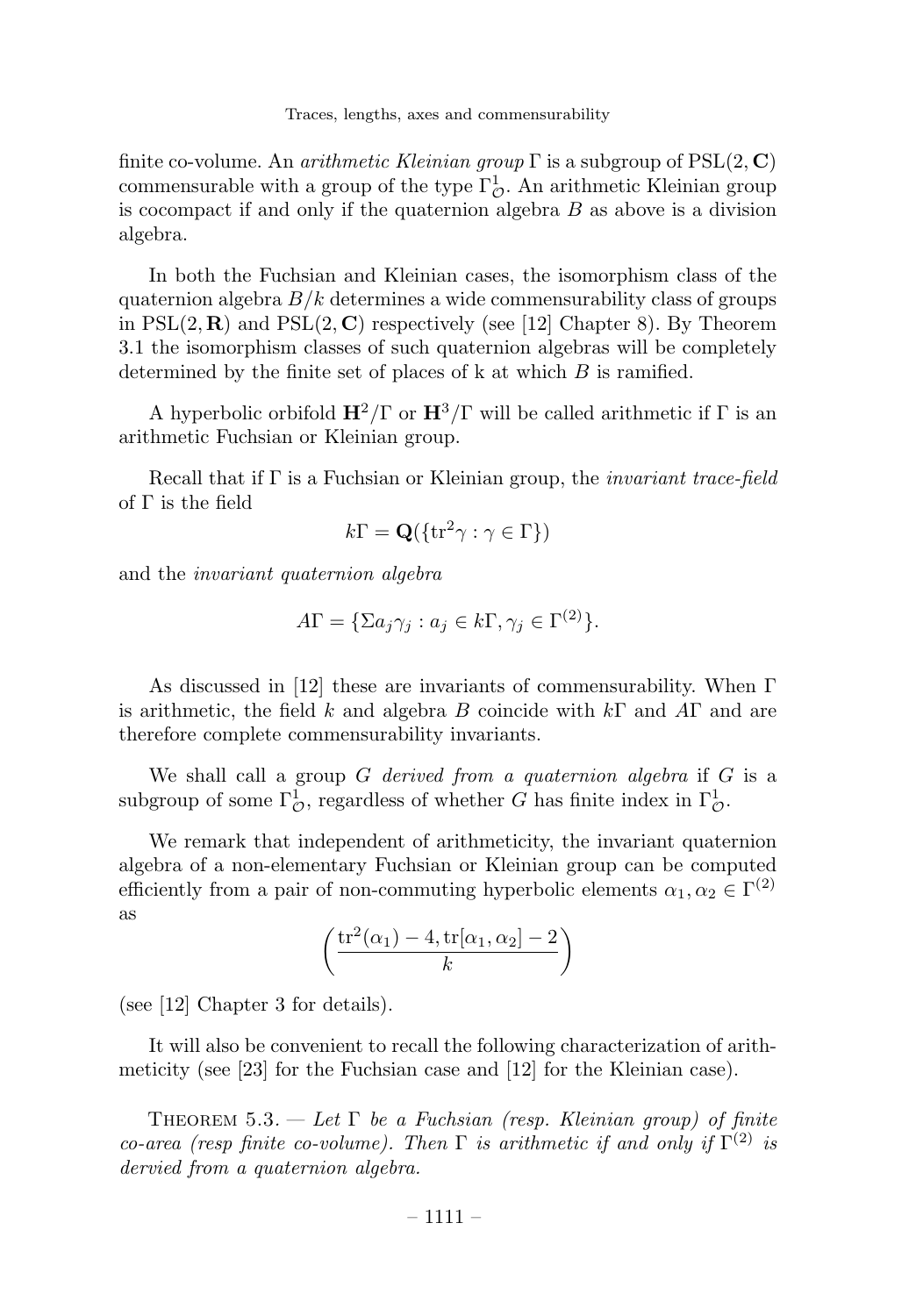THEOREM  $5.4.$  — Let  $\Gamma$  be a Fuchsian (resp. Kleinian group) of finite co-area (resp finite co-volume). Then  $\Gamma$  is derived from a quaternion algebra if and only if  $\Gamma$  satisfies the following conditions:

- 1. tr  $\gamma$  is an algebraic integer for all  $\gamma \in \Gamma$ ;
- 2. kΓ is totally real (resp. a field with one complex place);
- 3. for all  $\sigma : k\Gamma \to \mathbf{R}$  (different from the identity embedding when  $k\Gamma$  is totally real) we have  $|\sigma(\text{tr }\gamma)| < 2$  for all non-trivial  $\gamma \in \Gamma$ .

# 5.2.

We now discuss proofs. The basic idea in both proofs (and indeed in the work of [18]) is the following two stage plan. For  $i = 1, 2$ , let  $M_i = \mathbf{H}^n/\Gamma_i$ be arithmetic hyperbolic 2 or 3-manifolds.

**Step 1:** Show equality of the invariant trace-fields  $k\Gamma_1$  and  $k\Gamma_2$ .

**Step 2:** Show that that the invariant quaternion algebras  $A\Gamma_1$  and  $A\Gamma_2$  are isomorphic using information about their subfields.

We begin with the 2-dimensional case. Note that in Theorem 5.1, only  $M_1 = H^2/\Gamma_1$  is assumed arithmetic, thus we first discuss in this case showing that  $L(M_1) = L(M_2)$  implies  $M_2$  is also arithmetic.

First recall from §2 that if  $\gamma \in \text{PSL}(2, \mathbb{C})$  is a hyperbolic element with eigenvalue  $\lambda_{\gamma} = \frac{(-t+\sqrt{t^2-4})}{2}$  being the eigenvalue satisfying  $|\lambda_{\gamma}| > 1$ , then the length of the closed geodesic determined by the projection of the axis of  $\gamma$  is  $2 \ln |\lambda_{\gamma}|$ .

Thus, in this case if  $L(M_1) = L(M_2)$ , then up to sign the traces of elements of  $\Gamma_1$  and  $\Gamma_2$  are the same, and so the sets  $\{\text{tr } \gamma^2\}$  are the same.

Let  $A\Gamma_1 = B_1/k$ . From §5.1, since  $\Gamma_1$  is arithmetic, tr  $\gamma^2$  is an algebraic integer in the totally real field  $k$ . We therefore deduce from the discussion above that the elements of  $\Gamma_2$  have algebraic integer trace and  $k\Gamma_2 = k$ .

To complete the proof that  $\Gamma_2$  is arithmetic we show that  $B_2 = A\Gamma_2$ is ramified at all infinite places except one, for then the characterization theorem(Theorems 5.3 and 5.4) applies.

To prove this we argue as follows. Let  $\alpha_1$  and  $\alpha_2$  be a pair non-commuting hyperbolic elements in  $\Gamma_2^{(2)}$ . From above, a Hilbert Symbol for  $A\Gamma_2$  can be computed as  $\left(\frac{\text{tr}^2(\alpha_1)-4,\text{tr}[\alpha_1,\alpha_2]-2}{k}\right)$  $\setminus$ . Since  $\Gamma_1$  and  $\Gamma_2$  have the same sets of

– 1112 –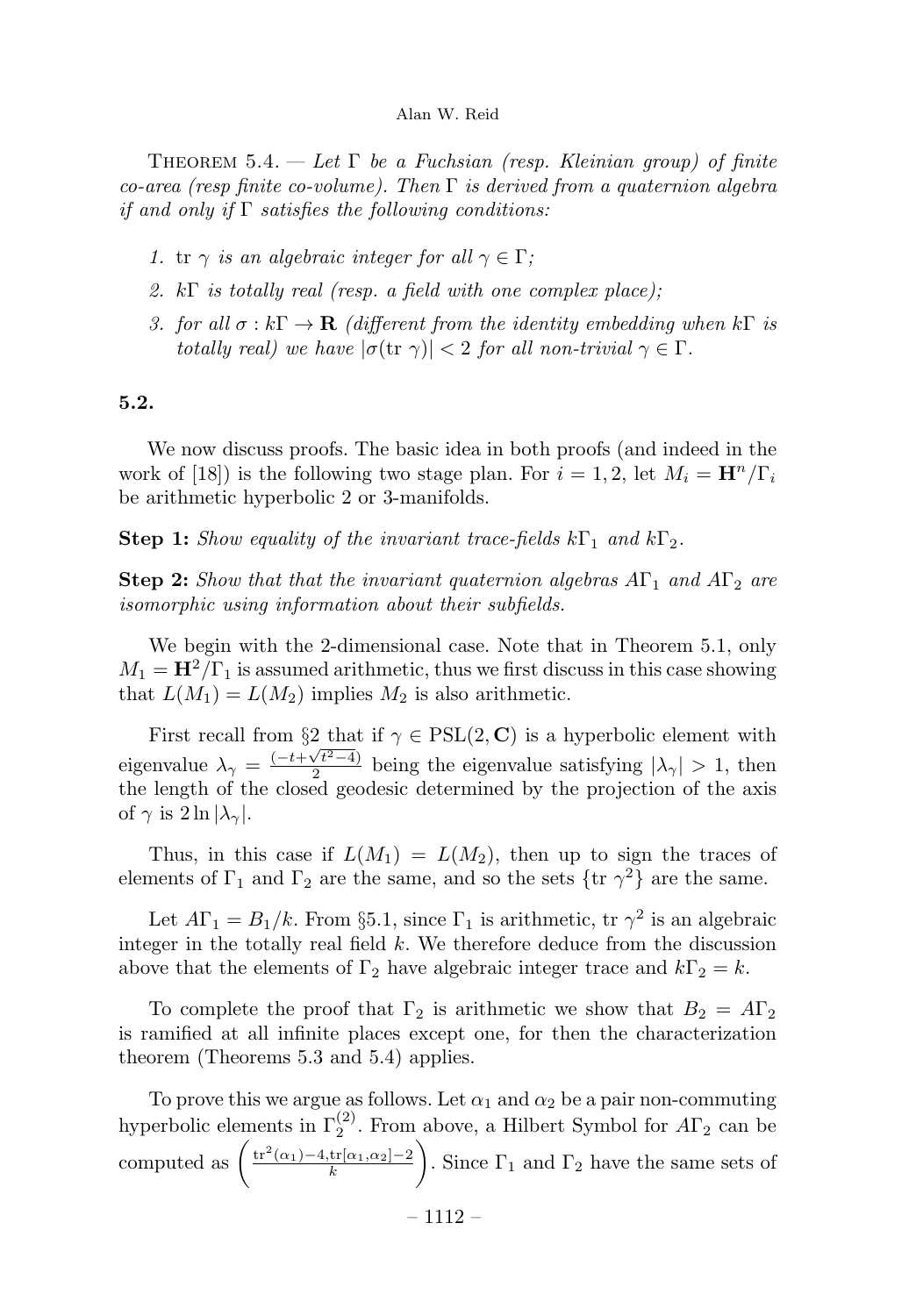traces (up to sign), we can find  $\beta_1, \beta_2 \in \Gamma_1$  such that  $tr(\beta_1) = \pm tr(\alpha_1)$  and  $tr(\beta_2) = \pm tr([\alpha_1, \alpha_2]).$ 

Since  $tr(\beta_1), tr(\beta_2) \in k$ , it follows from [15] Theorem 2.2 that  $\beta_1, \beta_2 \in$  $\Gamma_1 \cap B_1^1$ . Let  $\sigma : k \to \mathbf{R}$  be a non-identity embedding. Since  $B_1$  is ramified at  $\sigma$  it follows that (recall Theorem 5.4)  $|\sigma(\text{tr } x)| < 2$  for all non-trivial elements  $x \in B^1$ . Thus we can conclude that

$$
\sigma(\operatorname{tr}^2(\beta_1)-4) < 0 \text{ and } \sigma(\operatorname{tr}(\beta_2)-2) < 0.
$$

Hence it follows that

$$
\sigma(\text{tr}^2(\alpha_1) - 4) < 0 \text{ and } \sigma(\text{tr}([\alpha_1, \alpha_2]) - 2) < 0,
$$

from which it follows that  $B_2$  is ramified at  $\sigma$ . Now  $\sigma$  was an arbitrary non-identity embedding, and so we have shown that  $B_2$  is ramified at all such embeddings as required.

We now describe how to acheive Step 2. This requires the following result. In the statement Γ is either an arithmetic Fuchsian or Kleinian group.

THEOREM 5.5. — Suppose that  $\Gamma$  is derived from a quaternion algebra  $B/k$ .

(i) Let  $\gamma$  be a hyperbolic element of  $\Gamma$  with eigenvalue  $\lambda_{\gamma}$ . The field  $k(\lambda_{\gamma})$ is a quadratic extension field of k which embeds into B.

(ii) Let L be a quadratic extension of k. If  $\Gamma$  is Fuchsian assume that L is not a totally imaginary quadratic extension of k.

Then L embeds in  $B/k$  if and only if  $L = k(\lambda_{\gamma})$  for some hyperbolic  $\gamma \in \Gamma$ . This will be true if and only if no place of k which splits in L is ramified in B.

To establish commensurability, it suffices to show that  $B_1 \cong B_2$  (see the discussion in  $\S5.2$  and [12] Theorem 8.4.6). To that end, we make the following definition.

DEFINITION. — For  $j = 1, 2$  let

 $\mathcal{N}_j = \{L/k : [L:k] = 2, L$  emebds in  $B_j$  and is not a totally imaginary. quadratic extension of  $k$ .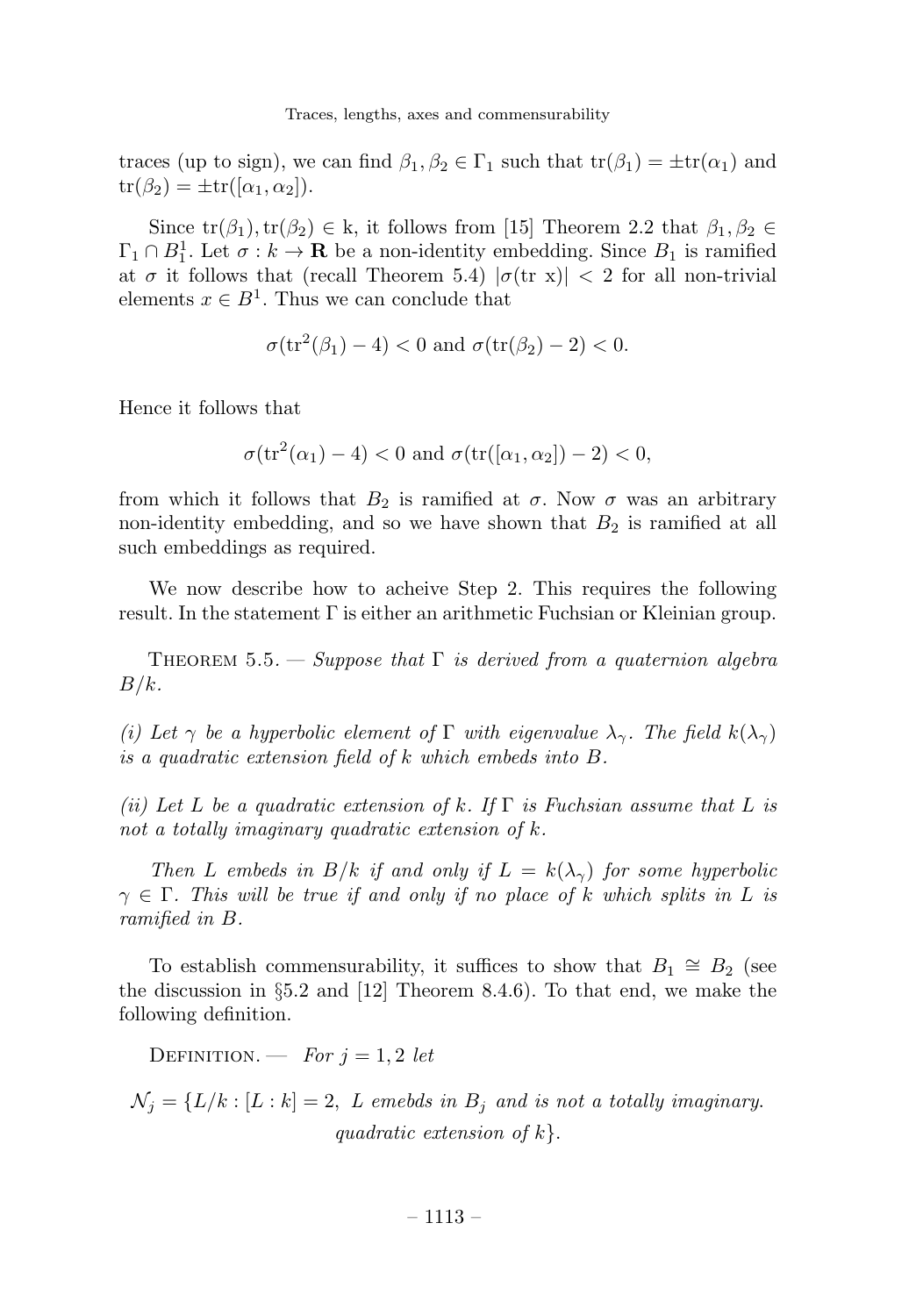Clearly if  $B_1$  and  $B_2$  are isomorphic the set of quadratic extensions that embed in one is precisely the set that embeds in the other. The converse is also true (see [12] Chapter 12). However, a slightly different version of this is required to finish the proof of Theorem 5.1. The key point to be proved (see [19] for details) is:

# $B_1$  and  $B_2$  are isomorphic if and only  $\mathcal{N}_1 = \mathcal{N}_2$

Given this, the proof is completed as follows. Suppose  $L \in \mathcal{N}_1$ . Theorem 5.5 and commensurability shows that  $L = k(\lambda_{\gamma})$  for some hyperbolic  $\gamma \in \Gamma_1$ with eigenvalue  $\lambda_{\gamma}$ . Since  $L(M_1) = L(M_2)$ , it follows that there exists an element  $\gamma' \in \Gamma_2$  for which  $\lambda_{\gamma'} = \lambda_{\gamma}$ . Hence  $L = k(\lambda_{\gamma}) = k(\lambda_{\gamma'})$  embeds in  $B_2$  as required  $B_2$  as required.

The proof of Theorem 5.2 proceeds as above, but in this case Step 1 is considerably more difficult to prove. We will discuss some of the ideas in the proof of this part in the special case where the invariant trace-fields  $k_j = k\Gamma_j$  satisfy  $[k_j : k_j \cap \mathbf{R}] > 2$ . This simplifies some of the arguments but gives a flavor of how the proof in the general case proceeds. Step 2 is achieved exactly as in the Fuchsian case.

For  $i = 1, 2$  define:

 $\mathcal{E}_j = \{ \lambda : \lambda \text{ is an e-value of a hyperbolic element of } \Gamma_j \}.$ 

Now the claim is the following (see [4] for details).

CLAIM. — For  $j = 1$  or 2,

$$
k_j^{\mathrm{cl}} = \bigcap \{ \mathbf{Q}(\lambda)^{\mathrm{cl}}: \ \lambda \in \mathcal{E}_j \}.
$$

Given this claim, the following result is proved in [4].

THEOREM 5.6. — Let k and k' be number fields having exactly one complex place and the same Galois closure  $k^{cl}$ . Then either k and k' are isomorphic, or after replacing  $k'$  by an isomorphic field, k and  $k'$  are quadratic non-isomorphic extensions of a common totally real subfield  $k^+$ .

In our case (i.e.  $[k_j : k_j \cap \mathbf{R}] > 2$ ) the former situation applies and so the fields are isomorphic.

 $Remark.$  - Another number theoretic result proved in [4] is:

THEOREM 5.7. — If k is a number field with one complex place, then k is determined up to isomorphism by its zeta function.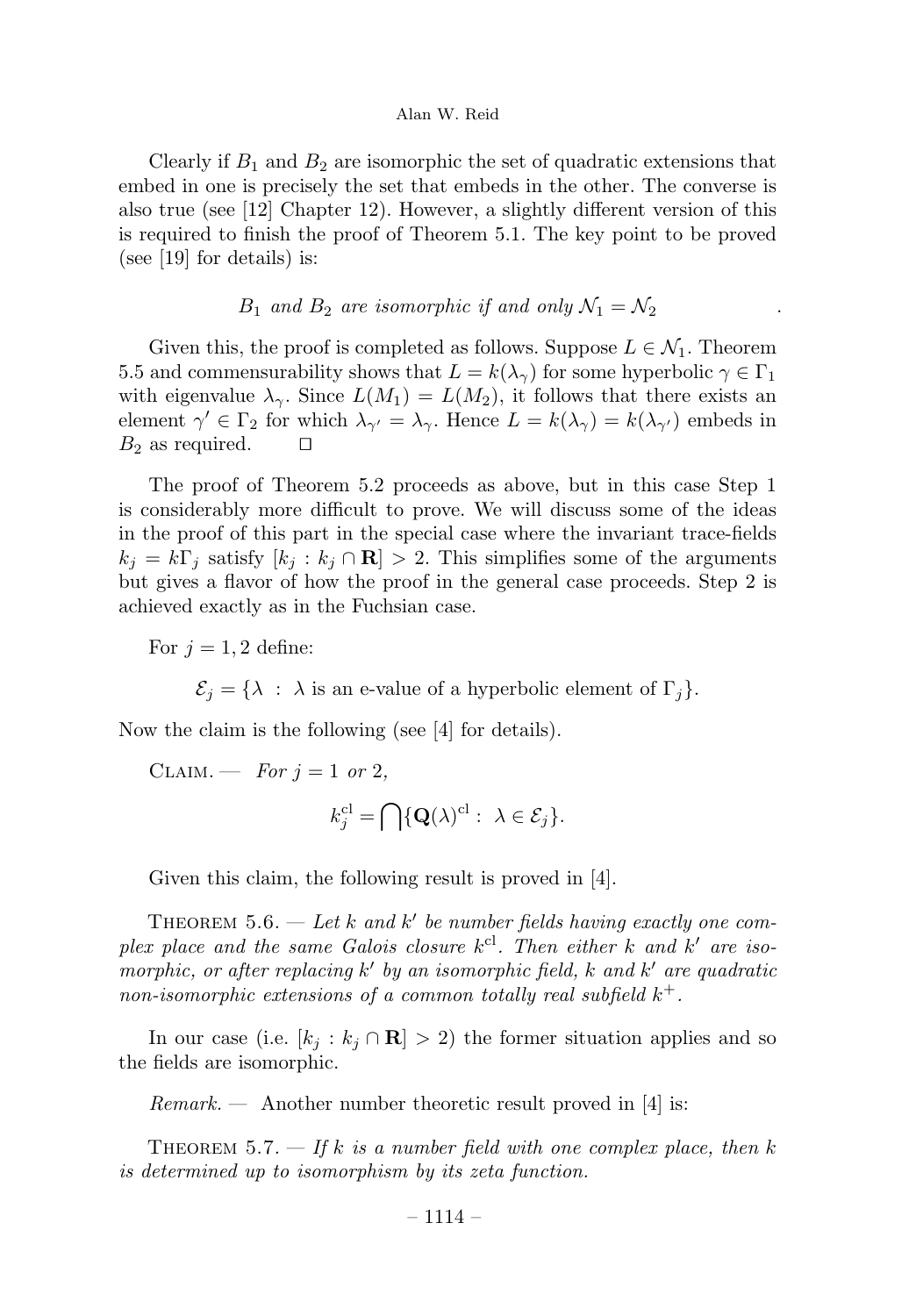This result contrasts with the fact that that there are many examples of number fields which are not determined up to isomorphism by their zeta functions (see [17]). Moreover it is striking that Theorem 5.7 was proved along the way to proving a result about isospectrality. This should be contrasted with the original impetus for Sunada's construction, namely the existence of non-isomorphic number fields with the same zeta functions. Thus in our setting things appear to have come full circle.

#### 6. On Question 2.4

Instead of lengths of closed geodesics (or equivalently translation lengths along axes), we consider the "location" of the axes of hyperbolic elements in arithmetic Fuchsian and Kleinian groups, then again one can get extra information that allows one to prove (see [10]).

THEOREM 6.1. — If  $\Gamma_1$  and  $\Gamma_2$  are arithmetic Fuchsian (resp. Kleinian) groups then Question 2.4 has a positive answer.

Defining groups  $\Gamma_1$  and  $\Gamma_2$  to be *isoaxial* if  $\mathcal{A}(\Gamma_1) = \mathcal{A}(\Gamma_2)$ , we now proceed to sketch the proof that isoaxial arithmetic Kleinian groups are commensurable. The obvious changes can be made for Fuchsian groups.

Let  $\Gamma$  be a Kleinian group and define

$$
\Sigma(\Gamma) = \{ \gamma \in \text{PSL}(2, \mathbf{C}) \mid \gamma(\mathcal{A}(\Gamma)) = \mathcal{A}(\Gamma) \}.
$$

It is easy to check that  $\Sigma(\Gamma)$  is a subgroup of  $PSL(2, \mathbb{C})$ . Next recall the *commensurator* of  $\Gamma$  is the subgroup of  $PSL(2, \mathbb{C})$  defined as:

Comm(Γ) = {g ∈ PSL(2, C) : gΓg<sup>-1</sup> is directly commensurable with Γ}.

We claim that  $Comm(\Gamma) < \Sigma(\Gamma)$ . To see this, first observe that if  $\Gamma_1$  and  $\Gamma_2$  are commensurable Kleinian groups they contain a finite index subgroup ∆. Hence,

$$
\mathcal{A}(\Gamma_1) = \mathcal{A}(\Delta) = \mathcal{A}(\Gamma_2).
$$

Now if  $x \in \text{Comm}(\Gamma)$ , then  $x\Gamma x^{-1}$  is commensurable with  $\Gamma$ , and so x preserves the set  $\mathcal{A}(\Gamma)$ . Also notice that if  $\Gamma_1$  and  $\Gamma_2$  are isoaxial Kleinian groups, then for any  $\gamma \in \Gamma_2$ ,  $\mathcal{A}(\Gamma_1) = \mathcal{A}(\gamma \Gamma_1 \gamma^{-1})$ , and therefore  $\gamma \in \Sigma(\Gamma_1)$ . Hence  $\Gamma_2 < \Sigma(\Gamma_1)$ .

The key point is now to show that when  $\Gamma$  is arithmetic, we have  $\mathrm{Comm}(\Gamma) = \Sigma(\Gamma)$ . For then, the above discussion implies that  $\Gamma_2 < \mathrm{Comm}(\Gamma_1)$ ,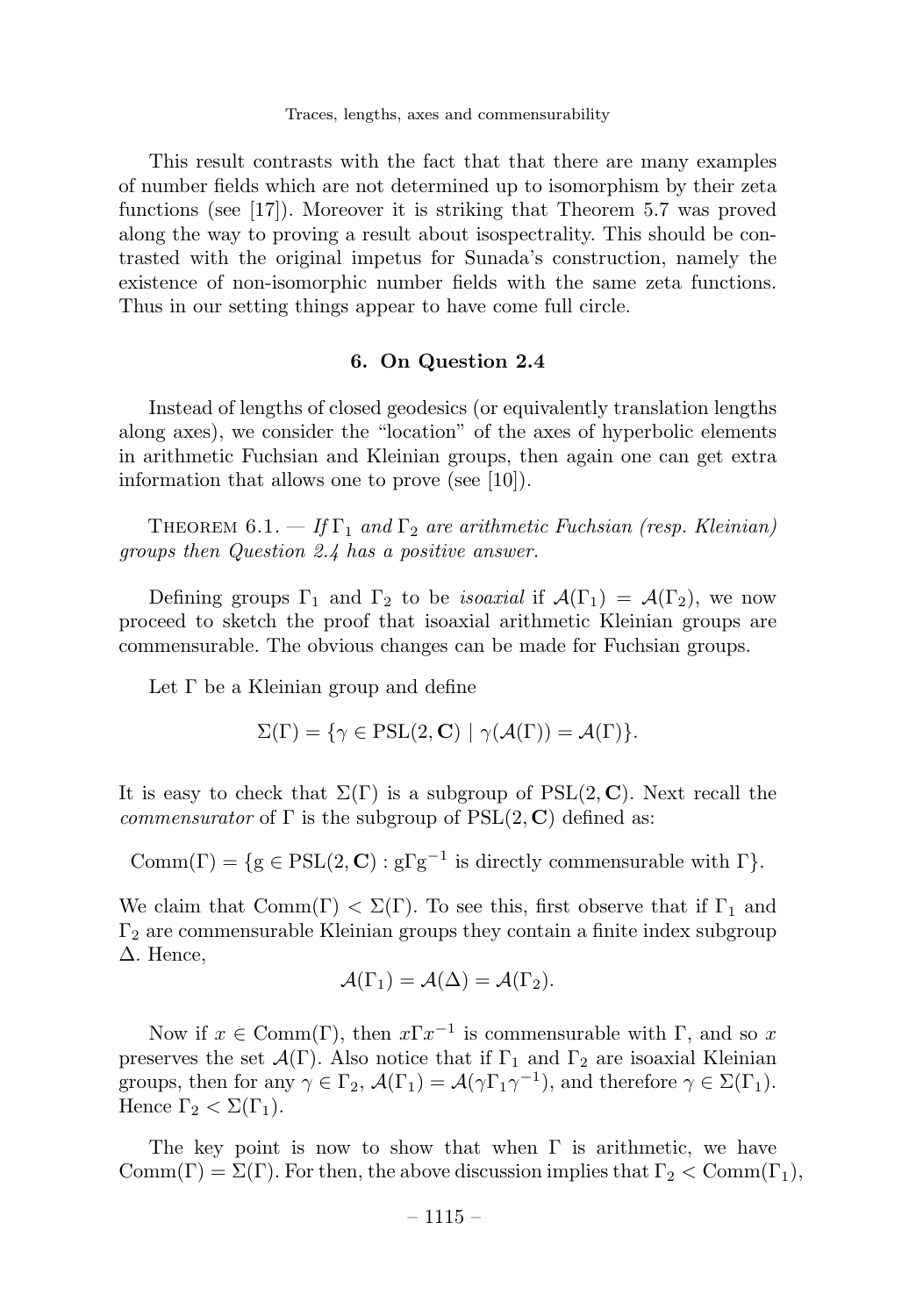and it is standard that, if  $\Gamma_2$  is also arithmetic,  $\Gamma_1$  and  $\Gamma_2$  are commensurable<sub>D</sub>

 $Remark. -$  Unlike Theorem 5.1, for now we are unable to assume that only one of the groups is arithmetic. For example, the question as to whether there could be a finitely generated non-arithmetic Fuchsian group that shares the same set of axes as hyperbolic elements of  $PSL(2, Z)$  remains open, although we suspect that this is not the case. The above arguments do show that such a group is a subgroup of  $PGL(2, \mathbf{Q})$ .

# 7. Some Questions

We close with some questions on topics connected to this survey. The main one is the following:

QUESTION  $7.1. - Do$  Questions 2.1, 2.2, 2.3, 2.4 and 2.5 have positive answers for finitely generated non-arithmetic Fuchsian and Kleinian groups?

FromTheorem4.4 we have arbitrarily large (but finite) families of length equivalent closed hyperbolic manifolds in all dimensions. Given that we can ask:

QUESTION  $7.2. - Do$  there exist infinite sets of length equivalent, closed hyperbolic n-manifolds?

If we allow finite volume rather than closed then, Schmutz [21] (in dimension 2) and more recently [8] (in dimensions 2 and 3) produced examples of infinitely many finite co-volume but non-cocompact arithmetic groups that are length equivalent. Indeed, in [8], infinitely many examples are constructed that are length equivalent to  $PSL(2, Z)$ .

Given the examples of Prasad and Rapinchuk mentioned in §5, the following seems particularly interesting.

QUESTION  $7.3. - Can the examples of Prasad and Rapinchuk be isospec$ tral?

Recall that a closed hyperbolic surface of genus  $g$  is called a *Hurwitz* surface if it has precisely  $84(q - 1)$  orientation preserving isometries. This number is maximal by virtue of Hurwitz's theorem on automorphisms (see [5] for a discussion of such surfaces). Given this high order of symmetry it seems likely that the following question has a positive answer.

QUESTION 7.4.  $-$  Is a Hurwitz surface determined up to isometry by its length spectrum?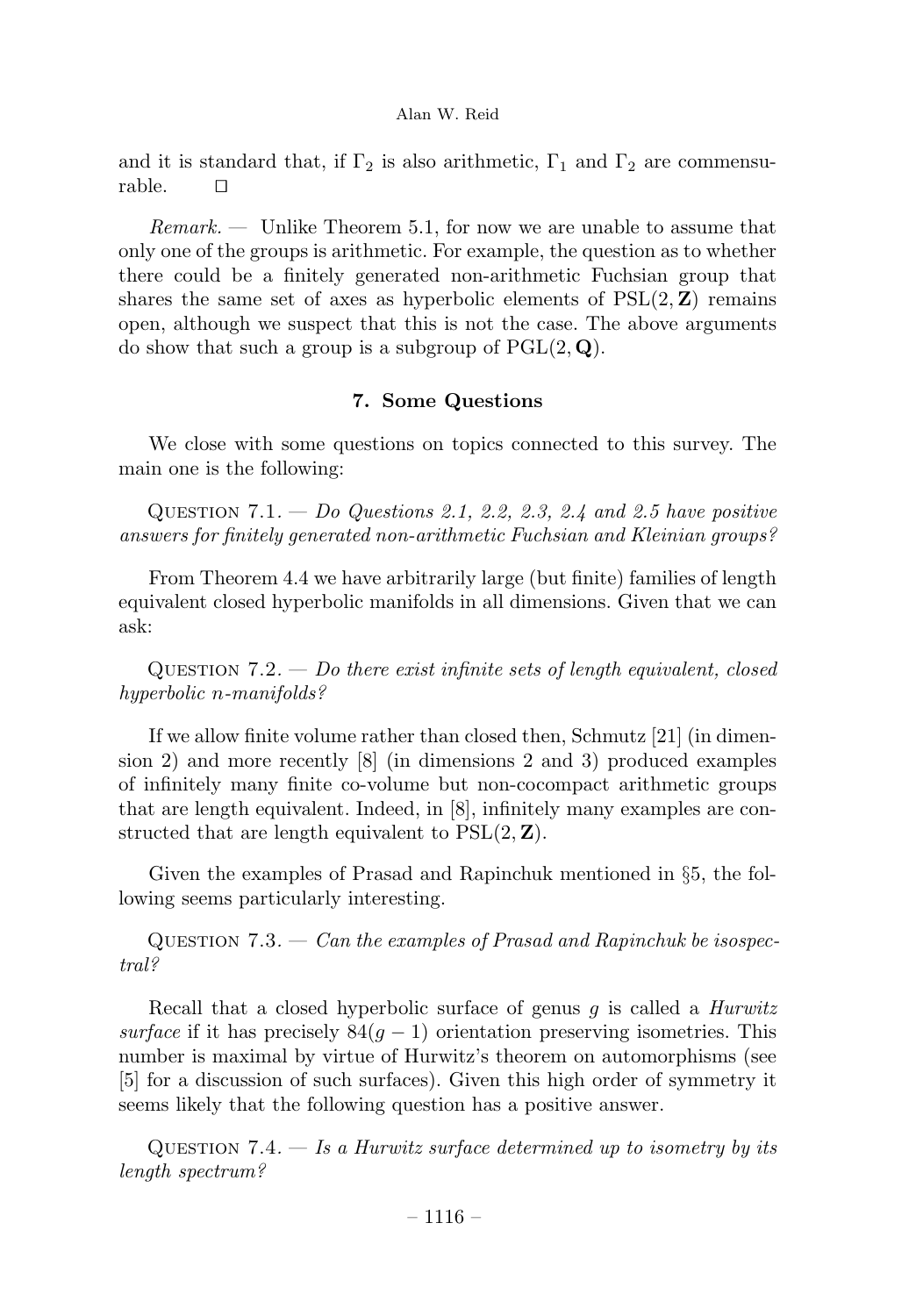A Hurwitz surface is arithmetic, being a regular cover of the orbifold  $H^2/\Delta(2,3,7)$  where  $\Delta(2,3,7)$  is the group of orientation-preserving isometries in the group generated by reflections in the edges of a hyperbolic triangle with interior angles  $(\pi/2, \pi/3, \pi/7)$ . The invariant trace-field is  $k = Q(\cos \pi/7)$  and the invariant quaternion algebra is the quaternion algebra over  $k$  which is ramified at two real places and unramified at all finite places.

We may deduce from the discussion of the proof of Theorem 5.1 that if  $S$  is a hyperbolic surface that is iso-length spectral with a Hurwitz surface, then S is arithmetic, and indeed S will be a cover of  $\mathbf{H}^2/\Delta(2,3,7)$  of degree  $84(q-1)$  (although perhaps not regular).

## Bibliography

- [1] Agol (I.). —The virtual Haken conjecture, with an appendix by I. Agol, D. Groves, and J. Manning, Documenta Math. 18 (2013), p. 1045-1087.
- [2] Brooks (R.). —Constructing isospectral manifolds, Amer. Math. Monthly 95, (1988) p. 823-839.
- [3] Brooks (R.). —The Sunada method, in The Tel Aviv Topology Conference: Rothenberg Festschrift (1998), Contemp. Math. 231, p. 25-35 Amer. Math. Soc. (1999).
- [4] CHINBURG  $(T.)$ , HAMILTON  $(E.)$ , LONG  $(D, D.)$  and REID  $(A, W.)$ . Geodesics and commensurability classes of arithmetic hyperbolic 3-manifolds, Duke Math. J. 145 (2008), p. 25-44.
- [5] Conder (M. D. E.). —Hurwitz groups: A brief survey, Bulletin A. M. S. 23, (1990), p. 359-370.
- [6] GANGOLLI  $(R_.)$ . The length spectra of some compact manifolds, J. Diff. Geom. 12 (1977), p. 403-424.
- [7] GURALNICK  $(R, M)$ .  $\longrightarrow$  Subgroups inducing the same permutation representation, J. Algebra 81 (1983), p. 312-319.
- [8] Lakeland (G. S.). —Equivalent trace sets for arithmetic Fuchsian groups, preprint (2013).
- [9] LEININGER (C.), MCREYNOLDS (D. B.), NEUMANN (W. D.) and REID (A. W.). Length and eigenvalue equivalence, International Math. Research Notices 2007, article ID rnm135, 24 pages,
- [10] Long (D. D.) and REID  $(A, W)$ .  $\longrightarrow$  On Fuchsian groups with the same set of axes, Bull. London Math. Soc. 30 (1998), p. 533-538.
- [11] LUBOTZKY  $(A)$ , SAMUELS  $(B)$  and VISHNE  $(U)$ .  $\rightarrow$  Division algebras and noncommensurable isospectral manifolds, Duke Math. J. 135 (2006), p. 361-379.
- [12] MACLACHLAN (C.) and REID (A. W.). The Arithmetic of Hyperbolic 3-Manifolds, Graduate Texts in Mathematics 219, Springer-Verlag (2003).
- [13] McReynolds (D. B.). Isospectral locally symmetric manifolds, to appear Indiana J. Math.
- [14] Millson (J. J.). —On the first Betti number of a constant negatively curved manifold, Annals of Math. 104 (1976), p. 235-247.